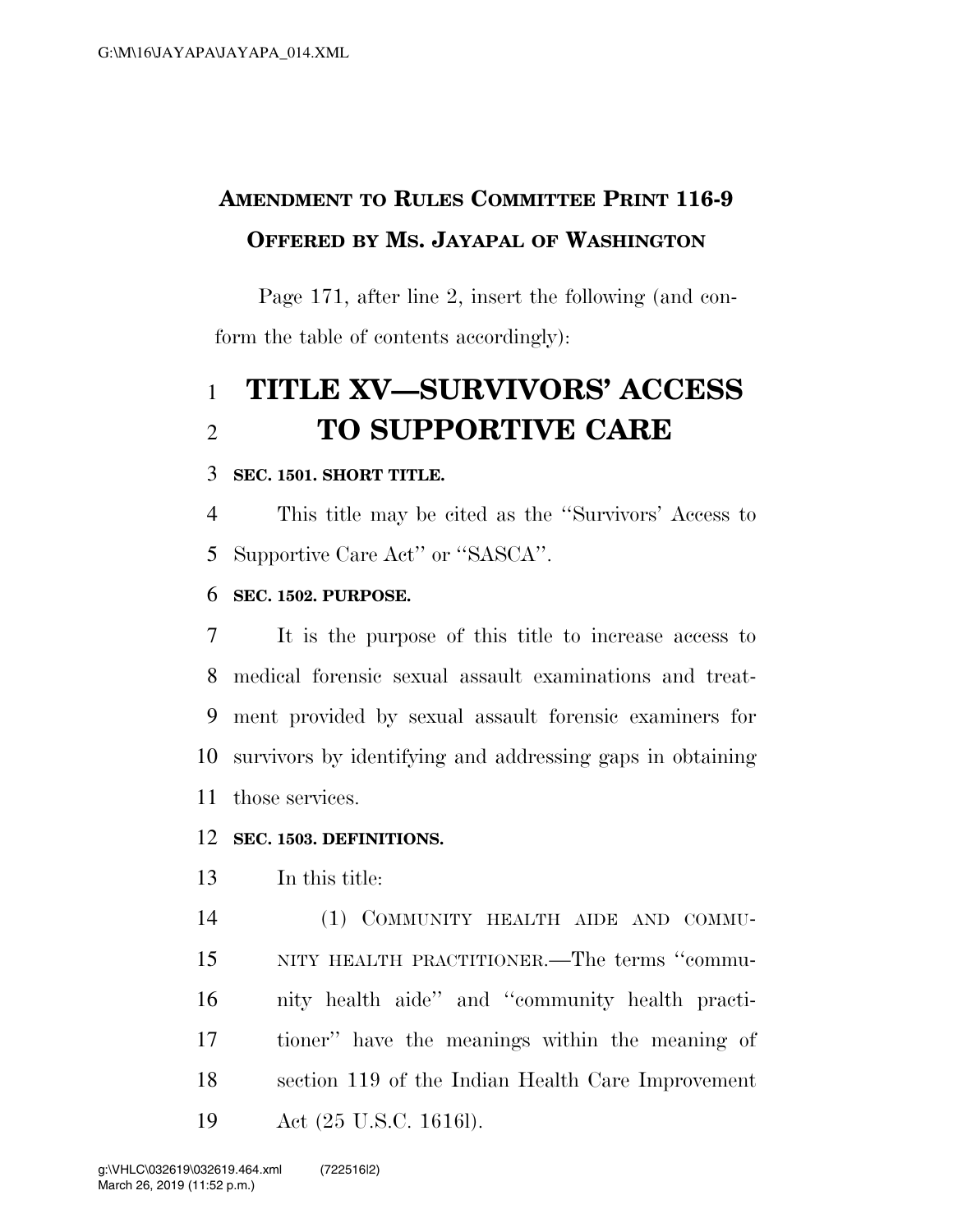(2) MFE.—The term ''medical forensic exam- ination'' or ''MFE'' means an examination provided to a sexual assault survivor by medical personnel trained to gather evidence of a sexual assault in a manner suitable for use in a court of law.

 (3) SAE.—The term ''sexual assault examiner'' or ''SAE'' means a registered nurse, advanced prac- tice nurse, physician, or physician assistant specifi- cally trained to provide care to sexual assault foren-sic examinations.

 (4) SAFE.—The term ''sexual assault forensic examiner'' or ''SAFE'' means a medical practitioner who has specialized forensic training in treating sex- ual assault survivors and conducting medical foren-sic examinations.

 (5) SANE.—The term ''sexual assault nurse examiner'' or ''SANE'' means a registered nurse who has specialized forensic training in treating sex- ual assault survivors and conducting medical foren-sic examinations.

 (6) SART.—The term ''sexual assault response team'' or ''SART'' means a multidisciplinary team that provides a specialized and immediate response to survivors of sexual assault, and may include health care personnel, law enforcement representa-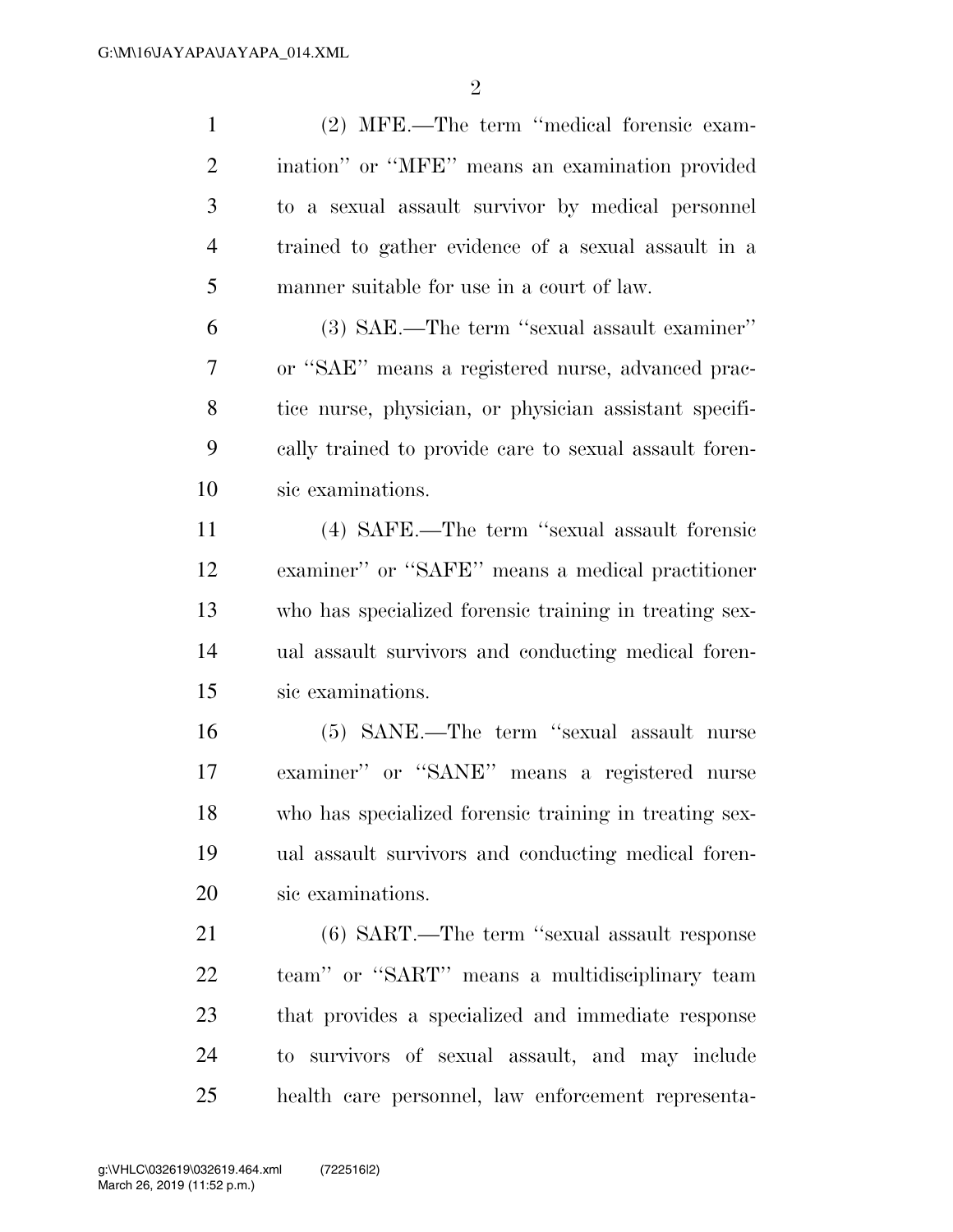| tives, community-based survivor advocates, prosecu- |
|-----------------------------------------------------|
| tors, and forensic scientists.                      |

 (7) SECRETARY.—The term ''Secretary'' means the Secretary of Health and Human Services.

 (8) SEXUAL ASSAULT.—The term ''sexual as- sault'' means any nonconsensual sexual act pro- scribed by Federal, tribal, or State law, including when the individual lacks capacity to consent.

### **SEC. 1504. UNDERSTANDING SEXUAL ASSAULT CARE.**

 (a) PURPOSE.—It is the purpose of this section to identify areas for improvement in health care delivery sys-tems providing services to survivors of sexual assault.

 (b) GRANTS.—The Secretary shall award grants to States to develop and implement State surveys to iden-tify—

 (1) the availability of and patient access to trained SAFE, SANE, and other providers who per-form MFEs;

 (2) the hospitals or clinics that offer MFEs and whether each hospital or clinic has full-time, part-21 time, or on-call coverage;

 (3) regional, provider, or other barriers to ac- cess sexual assault care and services, including MFEs;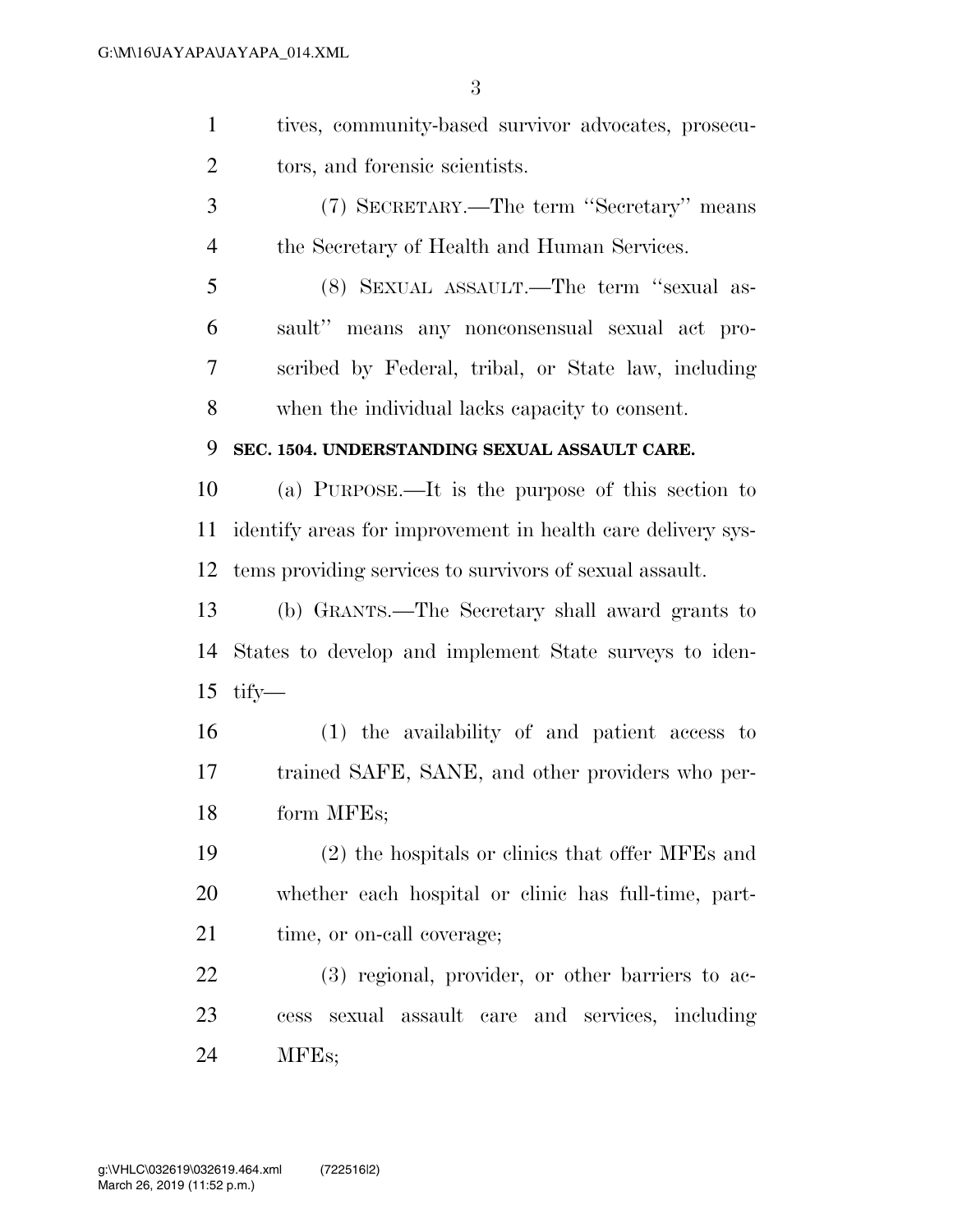(4) billing and reimbursement practices for MFEs, including private health insurance, Medicare, Medicaid, the State's victims compensation program, and any other crime funding or other sources of funding that contribute to payment for such exami- nations; (5) State requirements, minimum standards, and protocols for training sexual assault examiners; (6) State requirements, minimum standards, and protocols for training non-SANE or SAFE emergency services personnel involved in MFEs; (7) the availability of SAFE or SANE training, frequency of when training is convened, the pro- viders of such training, the State's role in such training, and what process or procedures are in place for continuing education of such examiners; (8) the dedicated Federal and State funding to support SAFE or SANE training; and (9) funding opportunities for SANE or SAFE training and continuing education. (c) ELIGIBILITY.—To be eligible to receive a grant under this section, a State shall— (1) have public, private, or nonprofit hospitals that receive Federal funding; and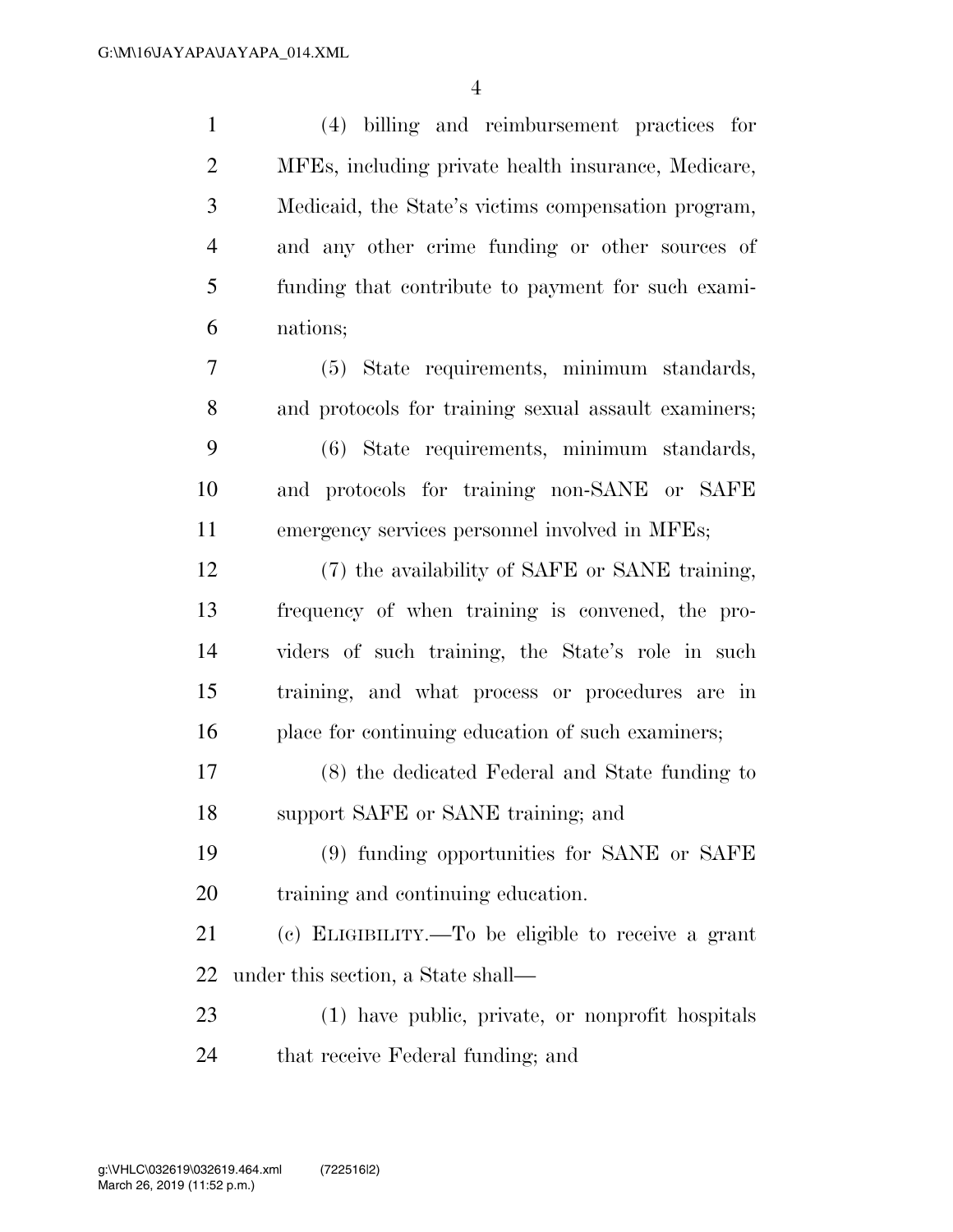| $\mathbf{1}$   | $(2)$ submit to the Secretary an application       |
|----------------|----------------------------------------------------|
| $\overline{2}$ | through a competitive process to be determined by  |
| 3              | the Secretary.                                     |
| 4              | (d) PUBLIC DISSEMINATION AND CAMPAIGN.—            |
| 5              | (1) PUBLIC AVAILABILITY.—The results of the        |
| 6              | surveys conducted under grants awarded under this  |
| 7              | section shall be published by the Secretary on the |
| 8              | website of the Department of Health and Human      |
| 9              | Services on a biennial basis.                      |
| 10             | (2) CAMPAIGNS.—A State that receives a grant       |
| 11             | under this section shall carry out the following:  |
| 12             | (A) Make the findings of the survey con-           |
| 13             | ducted under the grant public.                     |
| 14             | (B) Use the findings to develop a strategic        |
| 15             | action plan to increase the number of trained      |
| 16             | examiners available in the State and create poli-  |
| 17             | cies to increase survivor access to trained exam-  |
| 18             | iners.                                             |
| 19             | (C) Use the findings to develop and imple-         |
| 20             | ment a public awareness campaign that in-          |
| 21             | cludes the following:                              |
| 22             | (i) An online toolkit describing how               |
| 23             | and where sexual assault survivors can ob-         |
| 24             | tain assistance and care, including MFEs,          |
| 25             | in the State.                                      |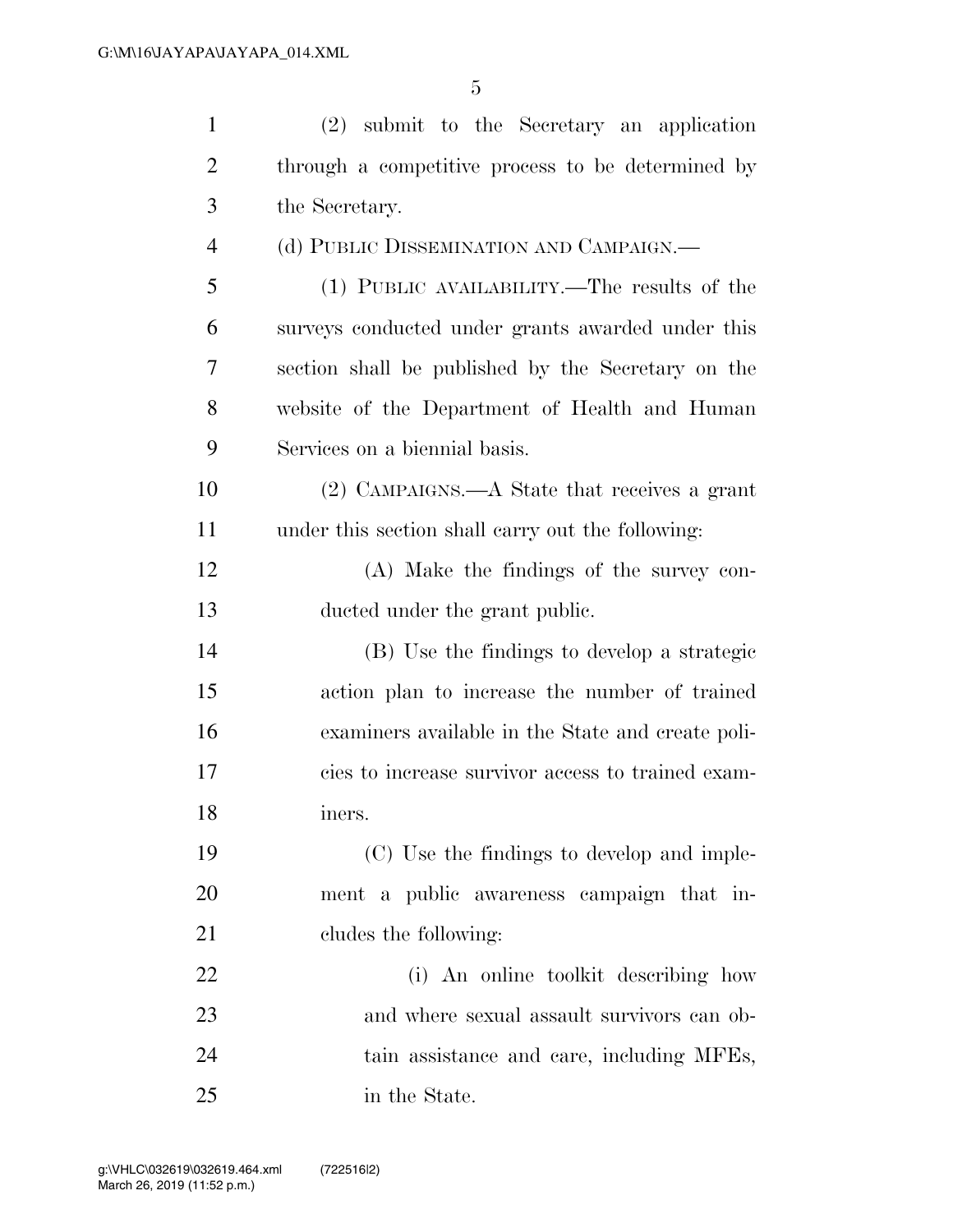(ii) A Model Standard Response Pro-2 tocol for health care providers to imple- ment upon arrival of a patient seeking care for sexual assault.

 (iii) A Model Sexual Assault Response Team Protocol incorporating interdiscipli- nary community coordination between hos- pitals, emergency departments, hospital administration, local rape crisis programs, law enforcement, prosecuting attorneys, and other health and human service agen- cies and stakeholders with respect to deliv- ering survivor-centered sexual assault care and MFEs.

 (iv) A notice of State and Federal laws prohibiting charging or billing sur- vivors of sexual assault for care and serv-ices related to sexual assault.

 (e) AUTHORIZATION OF APPROPRIATIONS.—There is authorized to be appropriated to carry out this section, \$2,000,000 for each of fiscal years 2019 through 2024.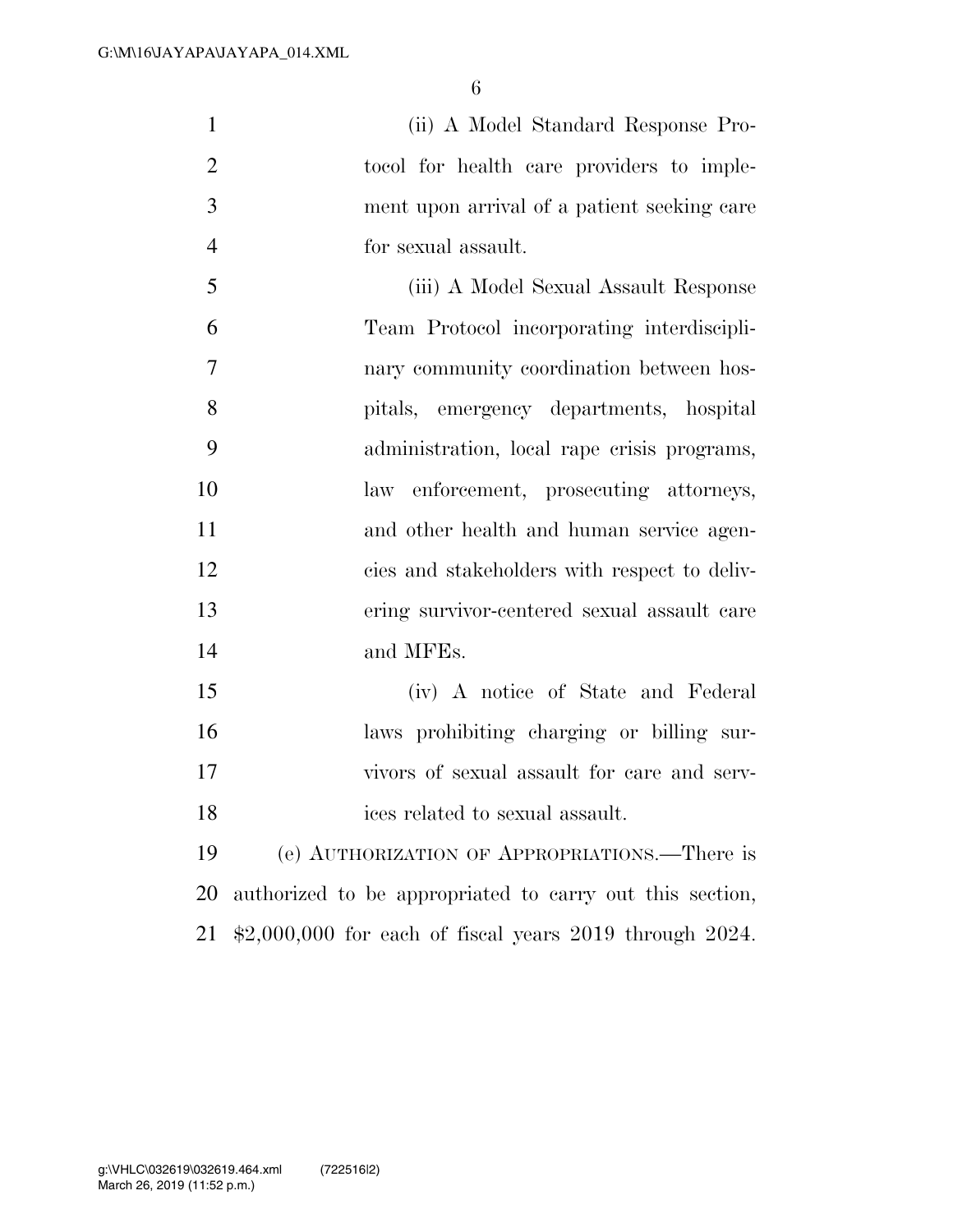| 1 SEC. 1505. IMPROVING AND STRENGTHENING THE SEXUAL |
|-----------------------------------------------------|
| ASSAULT EXAMINER WORKFORCE CLINICAL                 |
| AND CONTINUING EDUCATION PILOT PRO-                 |
| GRAM.                                               |

 (a) PURPOSE.—It is the purpose of this section to establish a pilot program to develop, test, and implement training and continuing education which expands and sup- ports the availability of SAFE, SAE, and SANE, pro-viders and services for survivors of sexual assault.

(b) ESTABLISHMENT.—

 (1) IN GENERAL.—Not later than 1 year after the date of enactment of this title, the Secretary shall establish a National Continuing and Clinical Education Pilot Program for SAFEs, SANEs, and other individuals who perform such examinations in consultation with the Department of Justice, the Centers for Medicare & Medicaid Services, the Cen- ters for Disease Control and Prevention, the Health Resources and Services Administration, the Indian Health Service, the Office for Victims of Crime of the Department of Justice, the Office on Violence Against Women of the Department of Justice, and the Office on Women's Health of the Department of Health and Human Services and with input from re- gional and national organizations with expertise in forensic nursing, rape trauma or crisis counseling,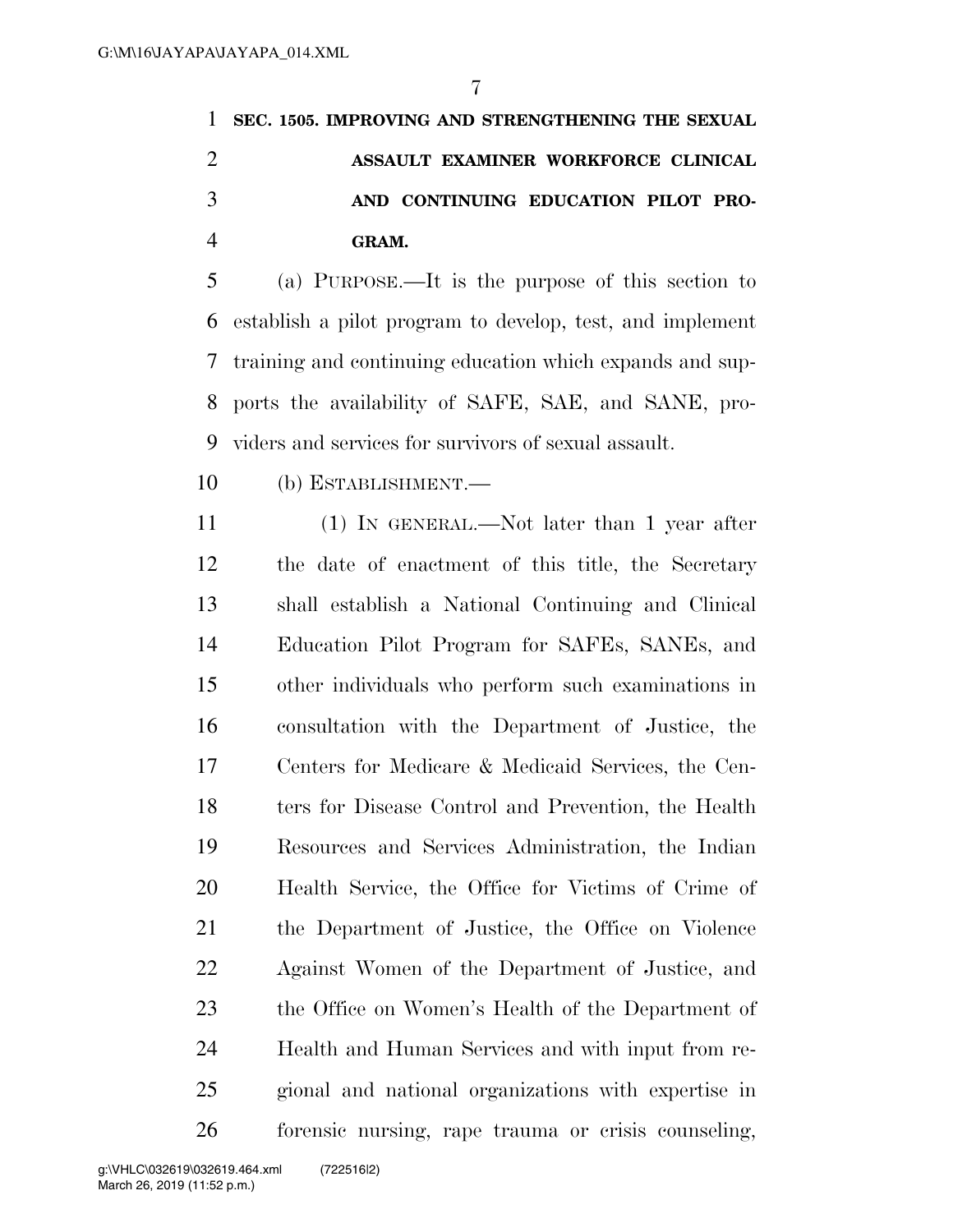investigating rape and gender violence cases, sur- vivors' advocacy and support, sexual assault preven- tion education, rural health, and responding to sex- ual violence in Native communities. Such pilot pro-gram shall be 2 years in duration.

 (2) FUNCTIONS.—The pilot program estab- lished under paragraph (1) shall develop, pilot, im- plement, and update, as appropriate, continuing and clinical education program modules, webinars, and programs for all hospitals and providers to increase access to SANE and SAFE services and address on- going competency issues in SAFE or SANE practice of care, including—

 (A) training and continuing education to help support SAFEs or SANEs practicing in 16 rural or underserved areas;

 (B) training to help connect sexual assault survivors who are Native American with SAFEs or SANEs, including through emergency first aid, referrals, culturally competent support, and forensic evidence collection in rural commu-nities;

 (C) replication of successful SANE or SAFE programs to help develop and improve the evidence base for MFEs; and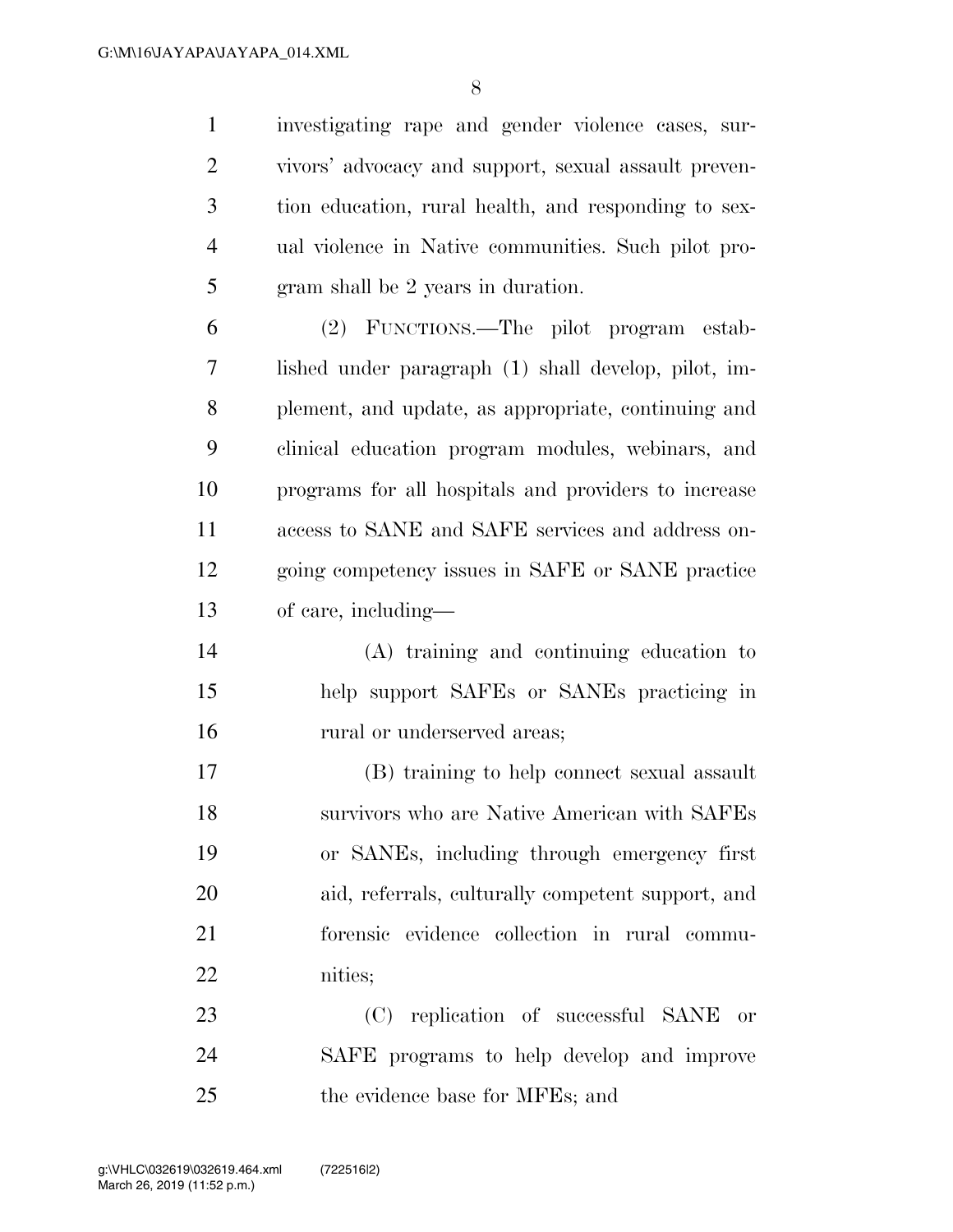| $\mathbf{1}$   | (D) training to increase the number of             |
|----------------|----------------------------------------------------|
| $\overline{2}$ | medical professionals who are considered           |
| 3              | SAFEs or SANEs based on the recommenda-            |
| $\overline{4}$ | tions of the National Sexual Assault Forensic      |
| 5              | Examination Training Standards issued by the       |
| 6              | Department of Justice on Violence Against          |
| 7              | Women.                                             |
| 8              | (3) ELIGIBILITY TO PARTICIPATE IN PILOT            |
| 9              | PROGRAMS.—The Secretary shall ensure that SAFE     |
| 10             | or SANE services provided under the pilot program  |
| 11             | established under paragraph (1), and other medical |
| 12             | forensic examiner services under the pilot program |
| 13             | shall be provided by health care providers who are |
| 14             | also one of the following:                         |
| 15             | (A) A physician, including a resident phy-         |
| 16             | sician.                                            |
| 17             | (B) A nurse practitioner.                          |
| 18             | $(C)$ A nurse midwife.                             |
| 19             | (D) A physician assistant.                         |
| 20             | (E) A certified nurse specialist.                  |
| 21             | $(F)$ A registered nurse.                          |
| 22             | (G) A community health practitioner or a           |
| 23             | community health aide who has completed level      |
| 24             | III or level IV certification and training re-     |
| 25             | quirements.                                        |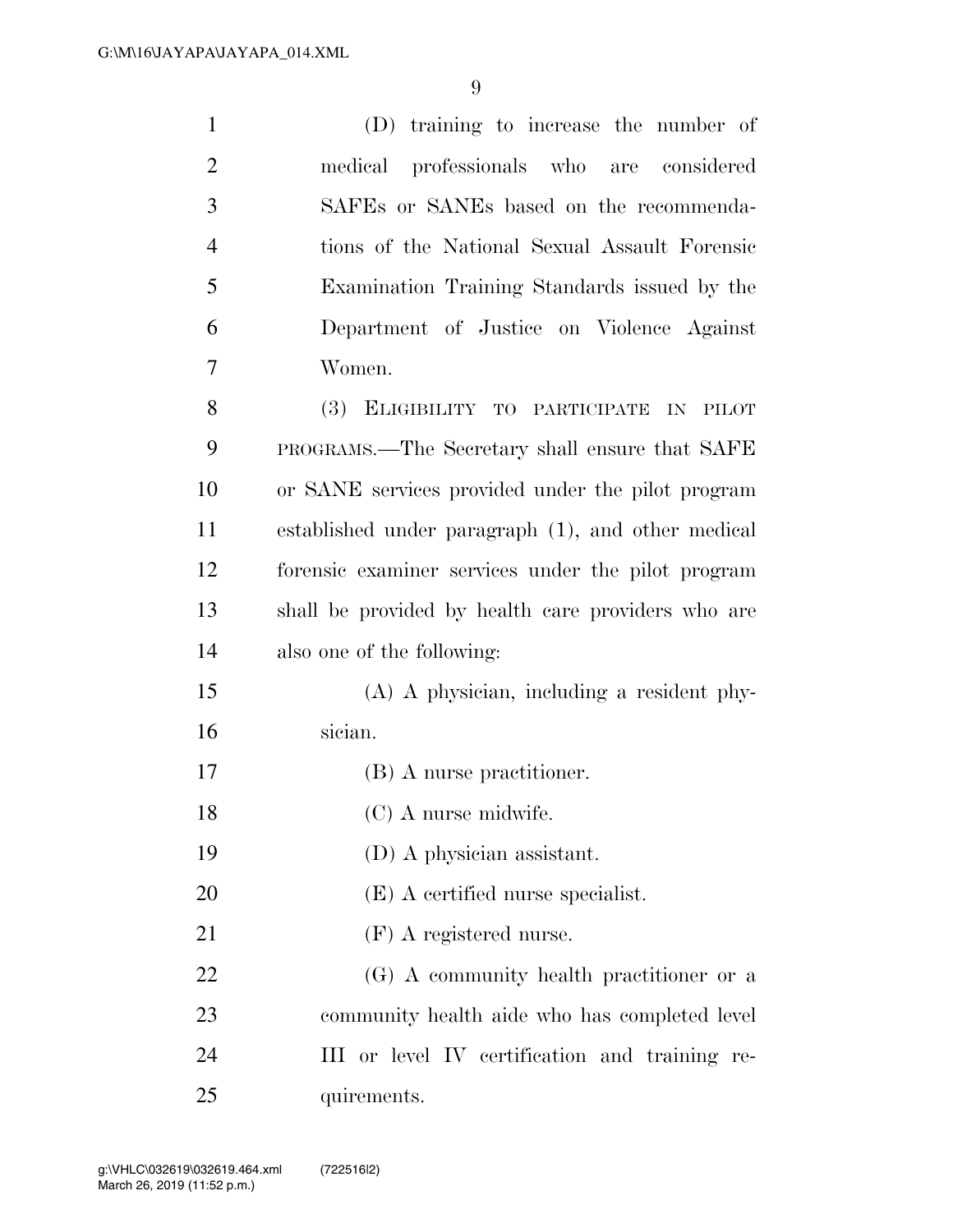(4) NATURE OF TRAINING.—The continuing education program established under this section shall incorporate and reflect current best practices and standards on MFEs consistent with the purpose of this section.

 (c) AVAILABILITY.—After termination of the pilot program established under subsection (b)(1), the training and continuing education program established under such program shall be available to all SAFEs, SANEs, and other providers employed by, or any individual providing services through, facilities that receive Federal funding. The Task Force established under section 201 shall review and recommend updates to the training and continuing education program after the termination of the pilot pro-gram.

(d) EFFECTIVE DATE.—

 (1) IN GENERAL.—The pilot program estab- lished under this section shall terminate on the date that is 2 years after the date of such establishment. (2) AUTHORITY FOR MODIFICATIONS.—Upon termination of the pilot program as provided for in paragraph (1), the Secretary or the Task Force es- tablished under section 201 may implement modi- fications relating to training and continuing edu-cation requirements based on such program to in-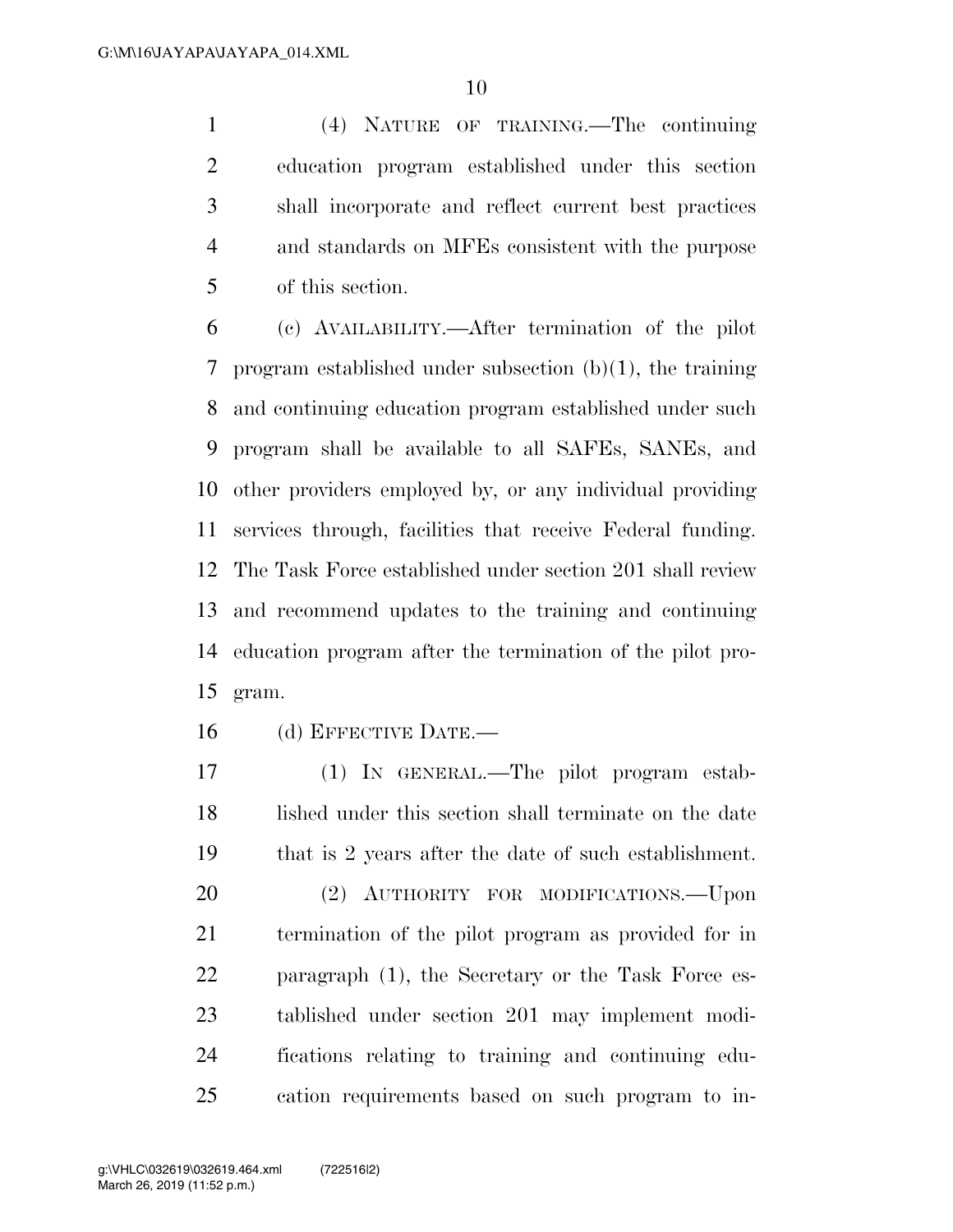crease access to SANE and SAFE services for sur-vivors of sexual assault.

 (e) AUTHORIZATION.—There are authorized to be ap- propriated to carry out this section \$5,000,000 for each of fiscal years 2019 through 2021.

## **SEC. 1506. NATIONAL REPORT ON SEXUAL ASSAULT SERV-ICES IN OUR NATION'S HEALTH SYSTEM.**

 (a) IN GENERAL.—Not later than 1 year after the date of enactment of this title, and annually thereafter, the Agency for Healthcare Research and Quality, in con- sultation with the Centers for Medicare & Medicaid Serv- ices, the Centers for Disease Control and Prevention, the Health Resources and Services Administration, the Indian Health Service, the Office for Victims of Crime of the De- partment of Justice, the Office on Women's Health of the Department of Health and Human Services, and the Of- fice of Violence Against Women of the Department of Jus- tice (hereafter referred to in this section collectively as the ''Agencies''), shall submit to the Secretary a report of ex- isting Federal and State practices relating to SAFEs, SANEs, and others who perform such examinations which reflects the findings of the surveys developed under section 101.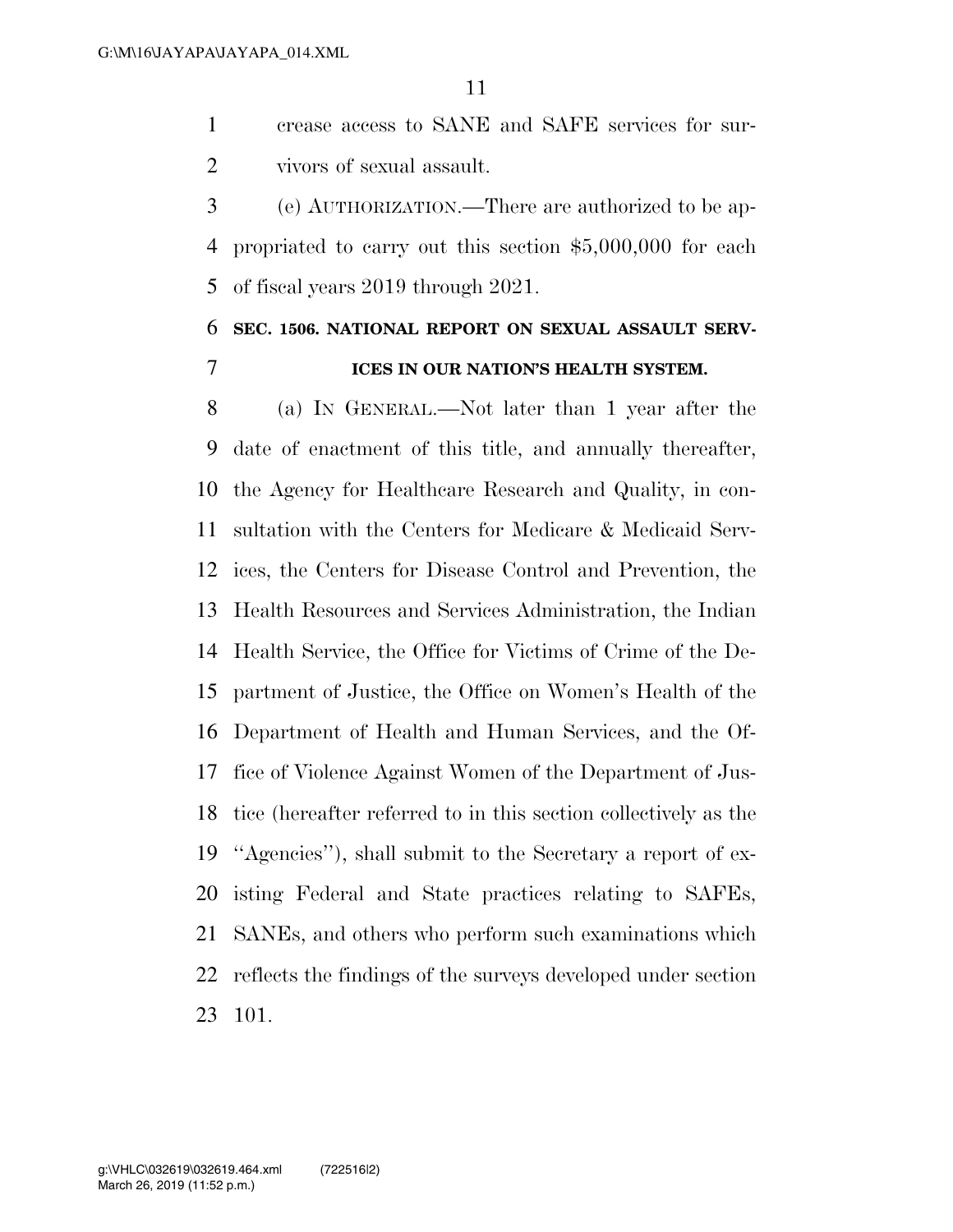| $\mathbf{1}$   | (b) CORE COMPETENCIES.—In conducting activities         |
|----------------|---------------------------------------------------------|
| 2              | under this section, the Agencies shall address SAFE or  |
| 3              | SANE competencies, including—                           |
| $\overline{4}$ | (1) providing comprehensive medical care to             |
| 5              | sexual assault patients;                                |
| 6              | $(2)$ demonstrating the ability to conduct a MFE        |
| 7              | to include an evaluation for evidence collection;       |
| 8              | (3) showing compassion and sensitivity towards          |
| 9              | survivors of sexual assault;                            |
| 10             | (4) testifying in Federal, State, local, and tribal     |
| 11             | courts; and                                             |
| 12             | (5) other competencies as determined appro-             |
| 13             | priate by the Agencies.                                 |
| 14             | (c) PUBLICATION.—                                       |
| 15             | (1) AHRQ.—The Agency for Healthcare Re-                 |
| 16             | search and Quality shall establish, maintain, and       |
| 17             | publish on the website of the Department of Health      |
| 18             | and Human Services an online public map of SAFE,        |
| 19             | SANE, and other forensic medical examiners. Such        |
| 20             | maps shall elarify if there is full-time, part-time, or |
| 21             | on-call coverage.                                       |
| 22             | (2) STATES.—A State that receives Federal               |
| 23             | funds shall maintain and make available an online       |
| 24             | public map displaying the number and location of        |
| 25             | available SAFE or SANE programs and other foren-        |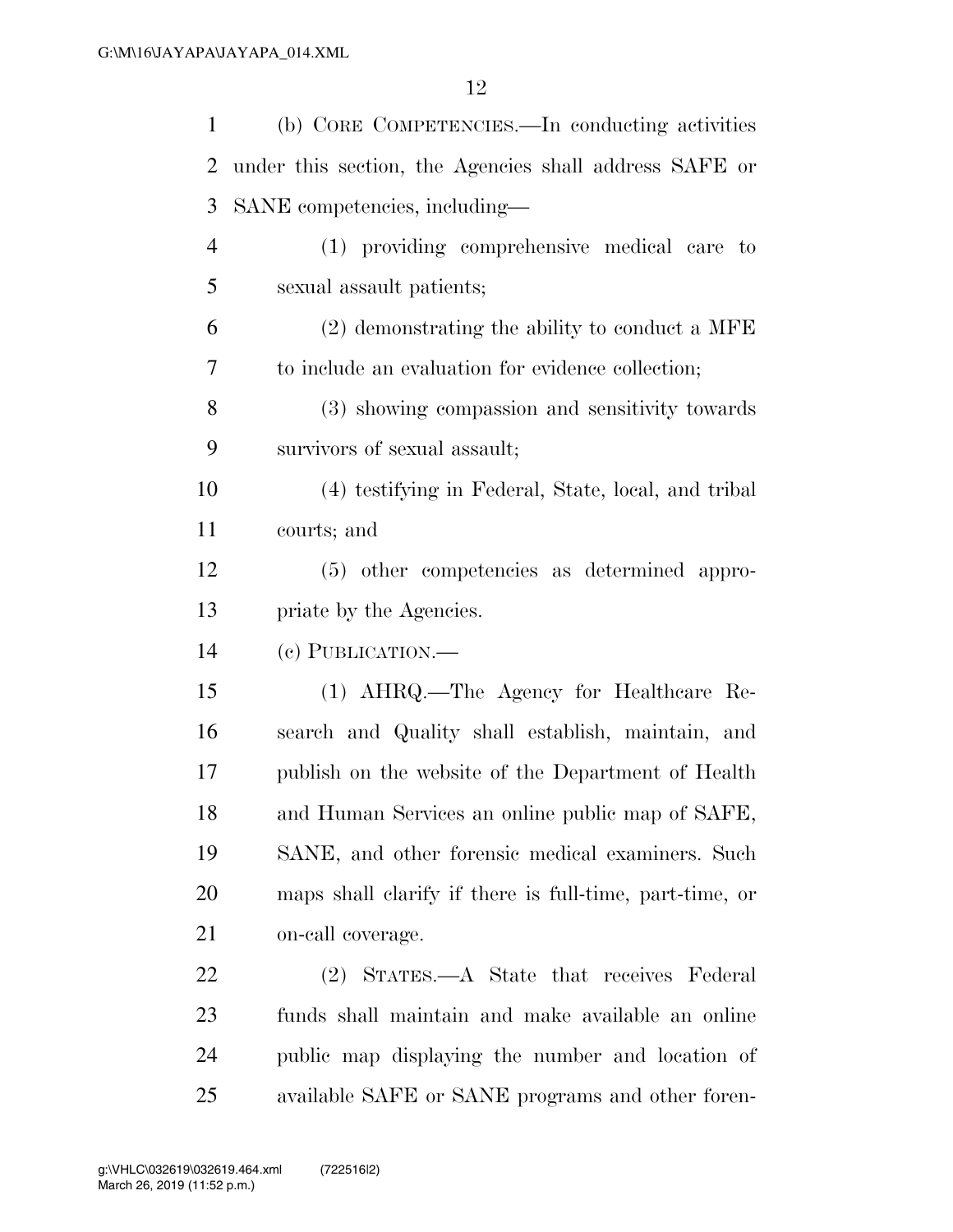sic medical examiners in the State. Such maps shall clarify if there is full-time, part-time, or on-call cov-erage.

#### **SEC. 1507. HOSPITAL REPORTING.**

 Not later than 1 year after the date of enactment of this title, and annually thereafter, a hospital that re- ceives Federal funds shall submit to the Secretary a report that identifies the level of community access provided by the hospital to trained SAFEs, SARTs, SANEs, and oth- ers who perform such examinations. Such report shall de-scribe—

- (1) the number of sexual assault survivors who present at the hospital for MFEs in the year for which the report is being prepared;
- (2) the number of personnel who are trained and practicing as a SANE or SAFE to perform sex- ual assault exams, indicating the employment basis of such personnel as either full-time, part-time, or on-call;
- (3) the number of sexual assault exams per-21 formed by SANEs or SAFEs;

 (4) the number of sexual assault exams per-formed by personnel other than a SANE or SAFE;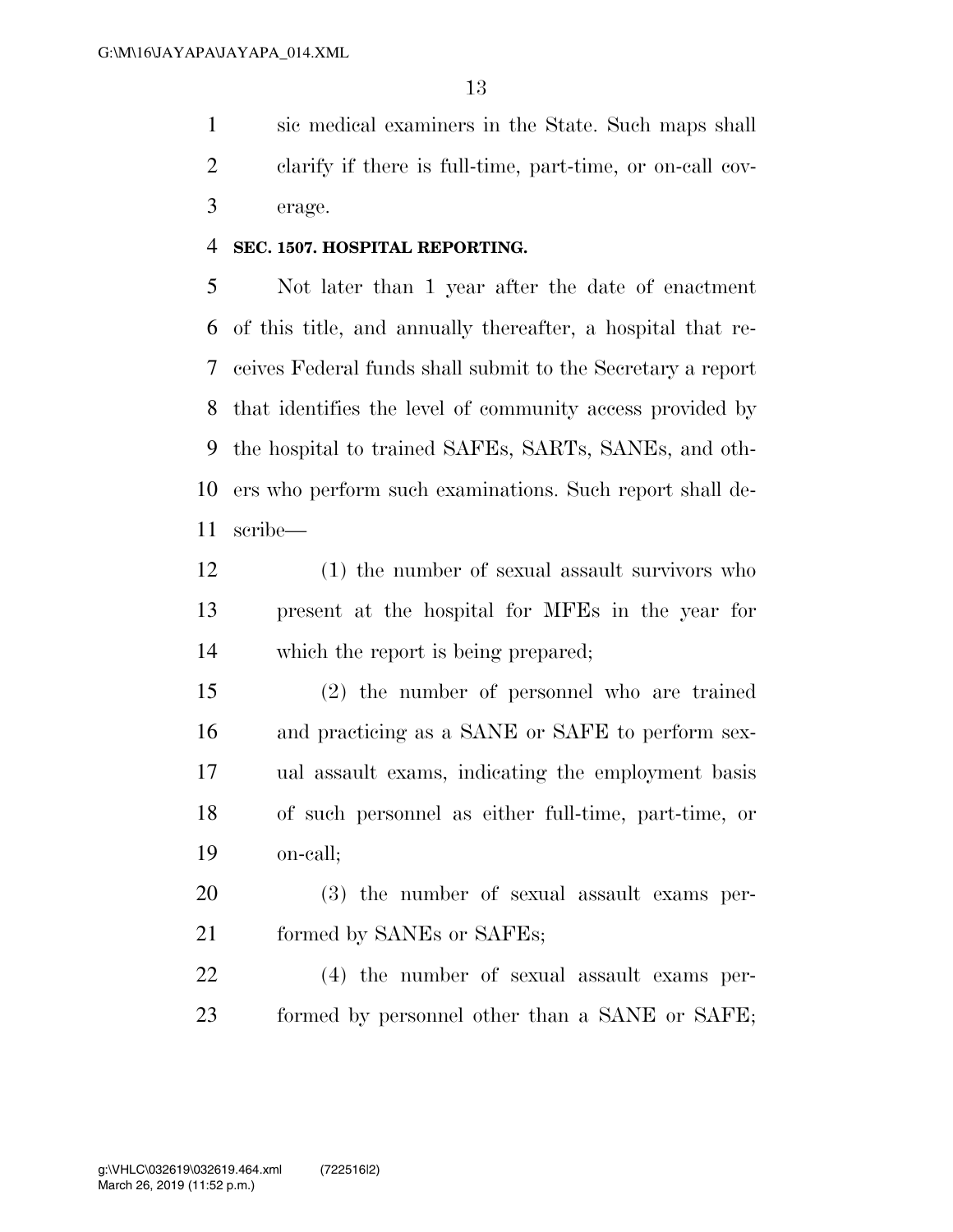(5) the training that such SAFEs or SANEs undergo for purposes of maintaining competency; and

 (6) the SAFE/SANE standards of care applied by the hospital.

## **SEC. 1508. NATIONAL SEXUAL ASSAULT CARE AND TREAT-MENT TASK FORCE.**

 (a) ESTABLISHMENT.—The Secretary shall establish a task force to be known as the ''SASCA Task Force'' (referred to in this section as the ''Task Force'') to iden- tify barriers to improving access to SAFE/SANE and other forensic medical examiners.

 (b) MEMBERSHIP.—The Task Force shall include a representative from the Centers for Medicare & Medicaid Services, the Centers for Disease Control and Prevention, the Health Resources and Services Administration, the In- dian Health Service, the Office for Victims of Crime of the Department of Justice, the Office on Women's Health of the Department of Health and Human Services, and the Office on Violence Against Women of the Department of Justice, a survivor of sexual assault, and representa- tives from regional and national organizations with exper- tise in forensic nursing, rape trauma or crisis counseling, investigating rape and gender violence cases, survivors' ad-vocacy and support, sexual assault prevention education,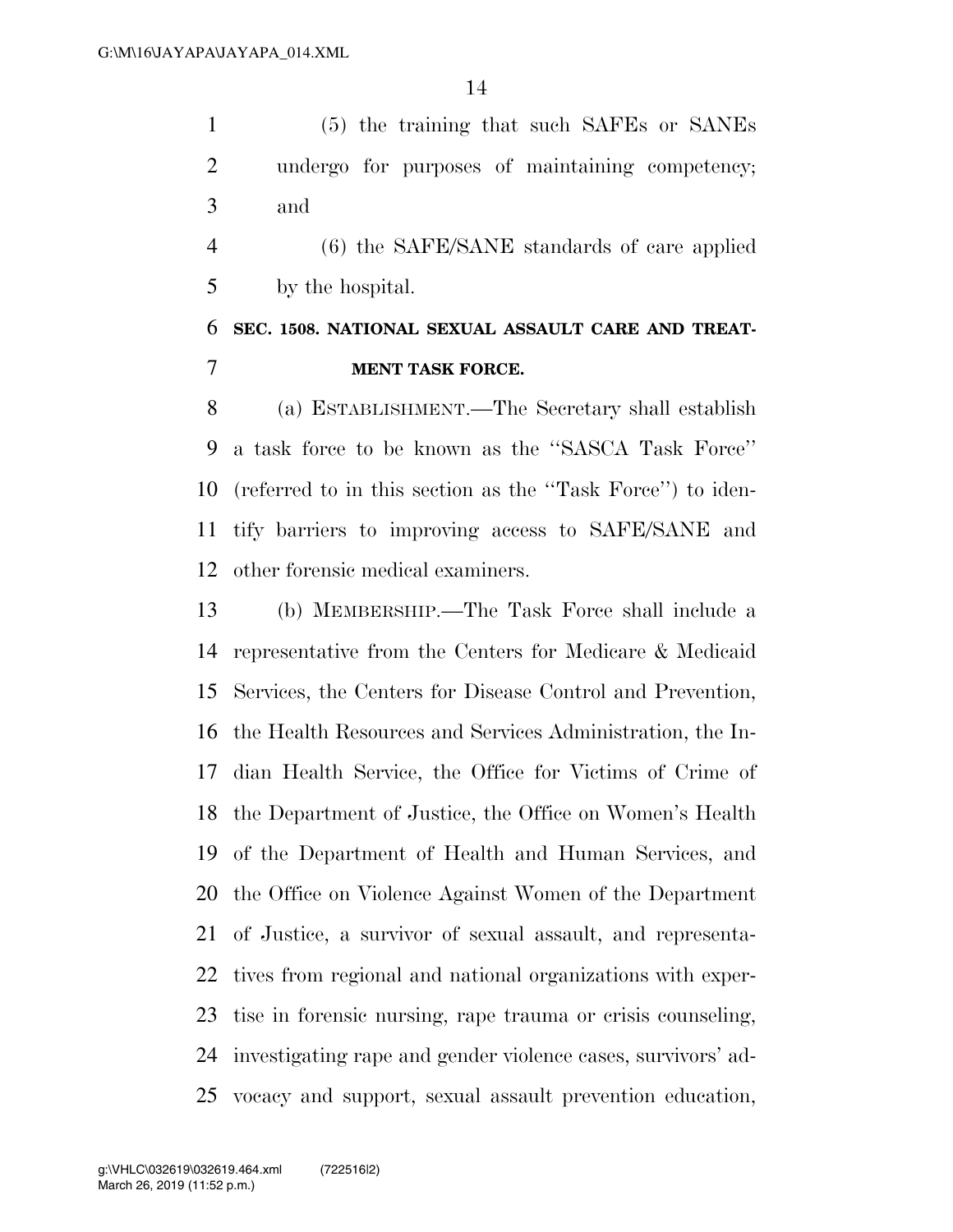rural health, and responding to sexual violence in Native communities.

- (c) OBJECTIVES.—To assist and standardize State- level efforts to improve medical forensic evidence collection relating to sexual assault, the Task Force shall—
- (1) identify barriers to the recruitment, train- ing, and retention of SAFEs, SARTs, SANEs, and others who perform such examinations;
- (2) make recommendations for improving access to medical forensic examinations, including the feasi-bility of, or barriers to, utilizing mobile units;
- (3) improve coordination of services, and other protocols regarding the care and treatment of sexual assault survivors and the preservation of evidence between law enforcement officials and health care providers; and
- (4) update national minimum standards for fo- rensic medical examiner training and forensic med-ical evidence collection relating to sexual assault.
- 20 (d) TRANSPARENCY REQUIREMENTS.
- 21 (1) IN GENERAL.—Not later than 1 year after first convening, the Task Force shall report to the Secretary in a public document on—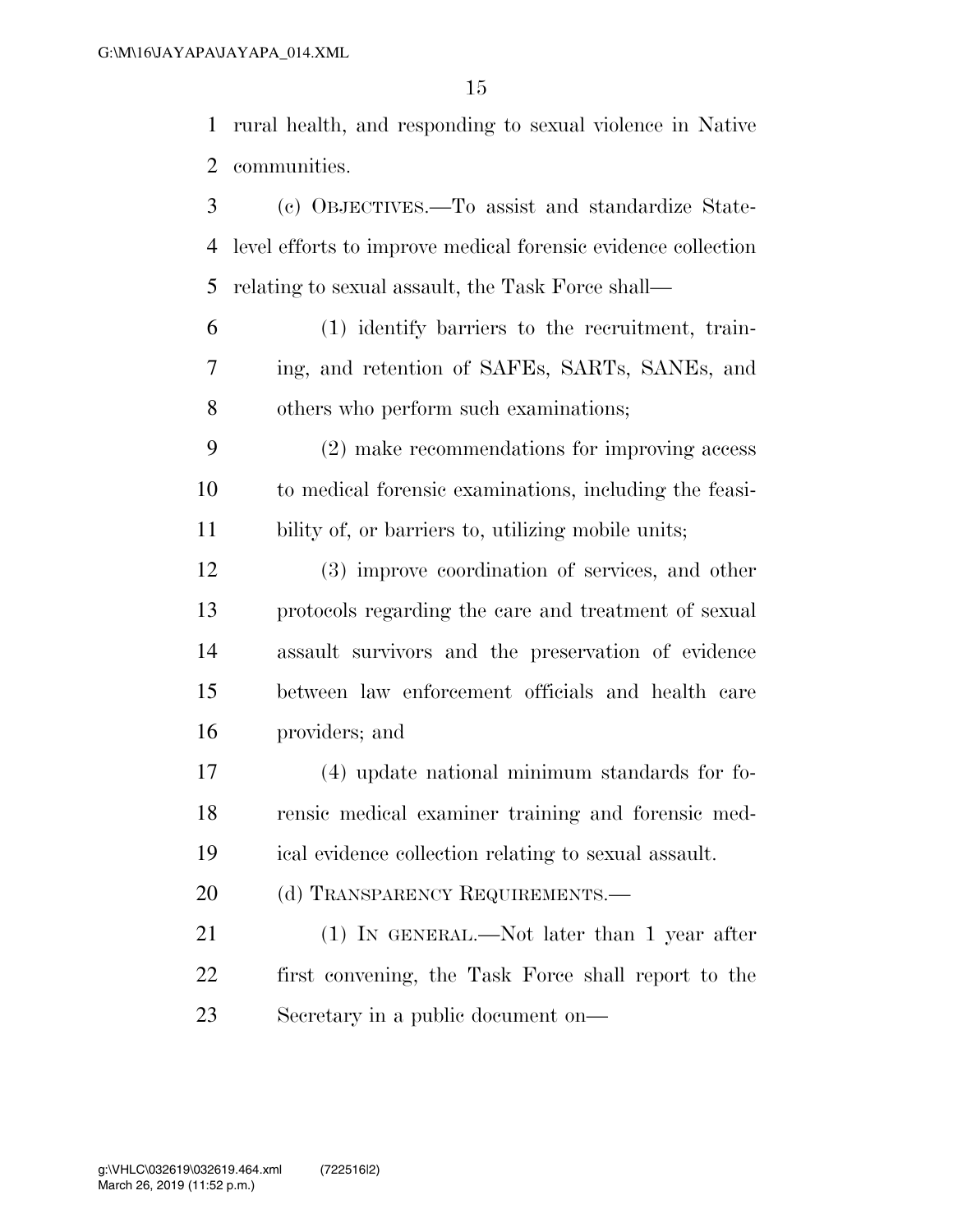| $\mathbf{1}$   | (A) the recommendation for best practices                   |
|----------------|-------------------------------------------------------------|
| $\overline{2}$ | with respect to improving medical forensic evi-             |
| 3              | dence collection relating to sexual assault; and            |
| $\overline{4}$ | (B) the national minimum standards for                      |
| 5              | MFEs and treatments relating to sexual as-                  |
| 6              | sault.                                                      |
| $\overline{7}$ | (2) REPORT.—Not later than 18 months after                  |
| 8              | the date of enactment of this title, the Secretary          |
| 9              | shall submit to Congress a report on the findings           |
| 10             | and conclusions of the Task Force.                          |
| 11             | (e) ANNUAL SUMMIT.—The Secretary shall convene              |
| 12             | an annual stakeholder meeting to address gaps in health     |
| 13             | care provider care relating to sexual assault that includes |
| 14             | the Task Force.                                             |
| 15             | SEC. 1509. INSTITUTIONS OF HIGHER EDUCATION CAMPUS          |
| 16             | <b>ACTION PLAN.</b>                                         |
| 17             | Each institution of higher education that receives          |
|                | 18 Federal funds shall-                                     |
| 19             | (1) inform survivors of sexual assault about the            |
| 20             | availability of MFEs, including the nearest available       |
| 21             | locations at which such examinations are provided           |
| 22             | by a SANE and that Federal law requires such                |
| 23             | exams to be provided at no cost to the survivor; and        |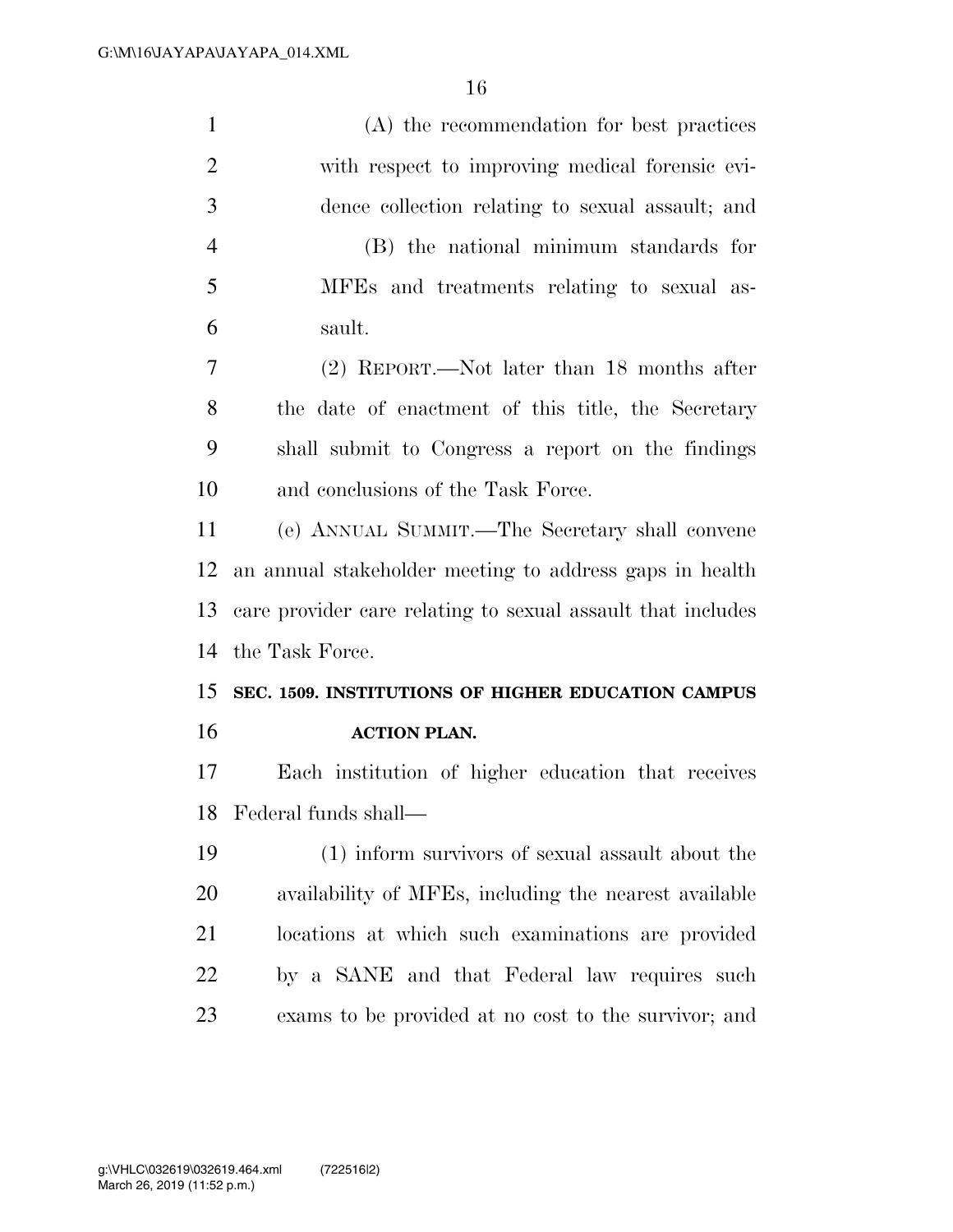(2) make the information described in para- graph (1) available on the website of the institution, to the extent practicable.

#### **SEC. 1510. EXPANDING ACCESS TO UNIFIED CARE.**

 Part B of title VIII of the Public Health Service Act (42 U.S.C. 296j et seq.) is amended by adding at the end the following:

# **''SEC. 812. DEMONSTRATION GRANTS FOR SEXUAL ASSAULT EXAMINER TRAINING PROGRAMS.**

10 <sup>"</sup>(a) ESTABLISHMENT OF PROGRAM.—The Secretary shall establish a demonstration program (referred to in this section as the 'program') to award grants to eligible partnered entities for the clinical training of SAFEs/ SANEs (including registered nurses, nurse practitioners, nurse midwives, clinical nurse specialists, physician assist- ants, and physicians) to administer medical forensic ex-aminations and treatments to survivors of sexual assault.

 ''(b) PURPOSE.—The purpose of the program is to enable each grant recipient to expand access to SAFE/ SANE services by providing new providers with the clin- ical training necessary to establish and maintain com- petency in SAFE/SANE services and to test the provisions of such services at new facilities in expanded health care settings.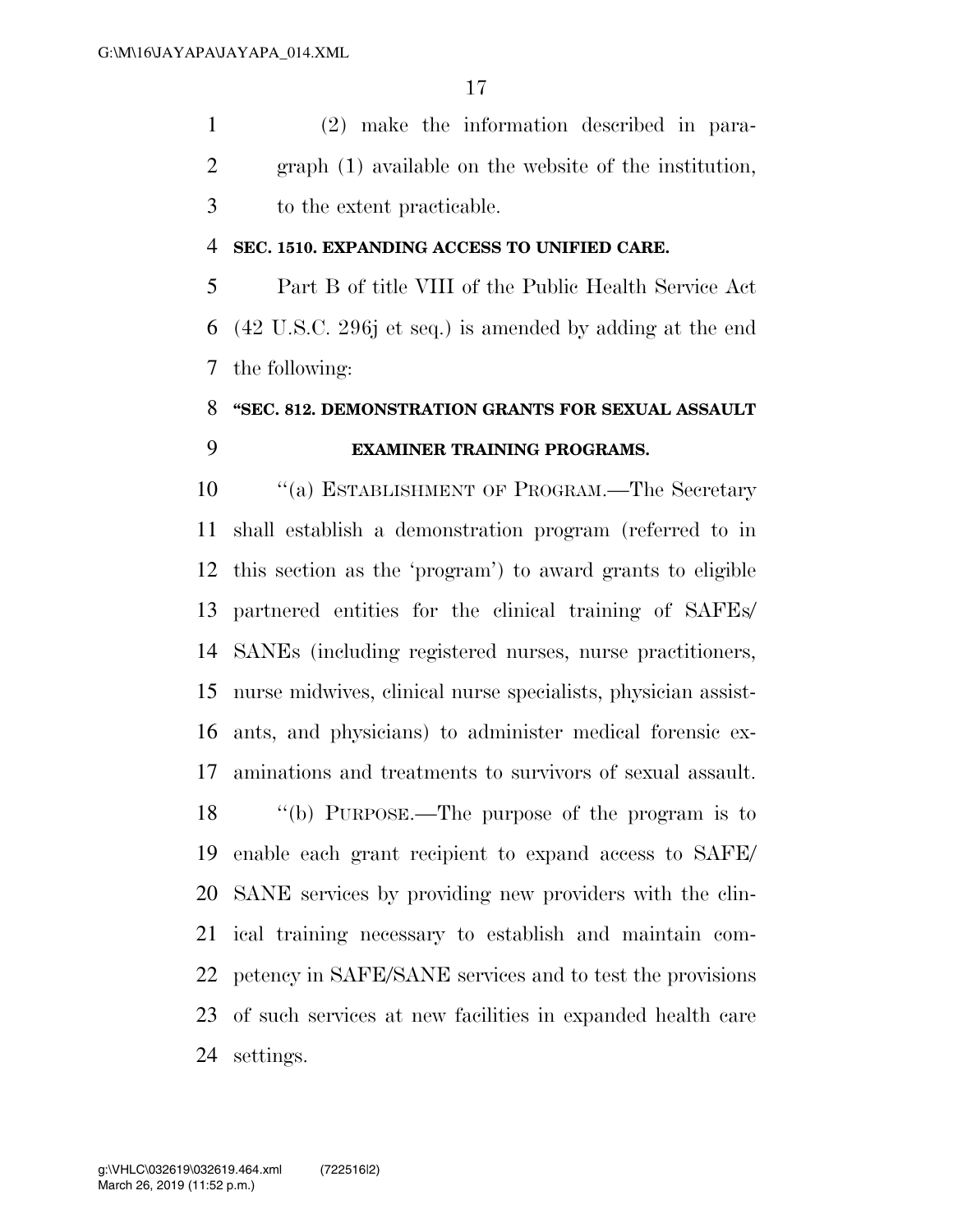''(c) GRANTS.—Under the program, the Secretary shall award 3-year grants to eligible entities that meet the requirements established by the Secretary.

 ''(d) ELIGIBLE ENTITIES.—To be eligible to receive a grant under this section, an entity shall—

6  $"(1)$  be—

 ''(A) a rural health care services provider or community-based service provider (as defined by the Secretary), a center or clinic under sec- tion 330, or a health center receiving assistance under title X, acting in partnership with a high- volume emergency services provider or a hos- pital currently providing sexual assault medical forensic examinations performed by SANEs or SAFEs, that will use grant funds to—

 ''(i) assign rural health care service providers to the high-volume hospitals for 18 clinical practicum hours to qualify such providers as a SAFE/SANE; or

 $\frac{1}{20}$   $\frac{1}{20}$   $\frac{1}{20}$  assign practitioners at high-vol- ume hospitals to a rural health care serv- ices providers to instruct, oversee, and ap- prove clinical practicum hours in the com-munity to be served; or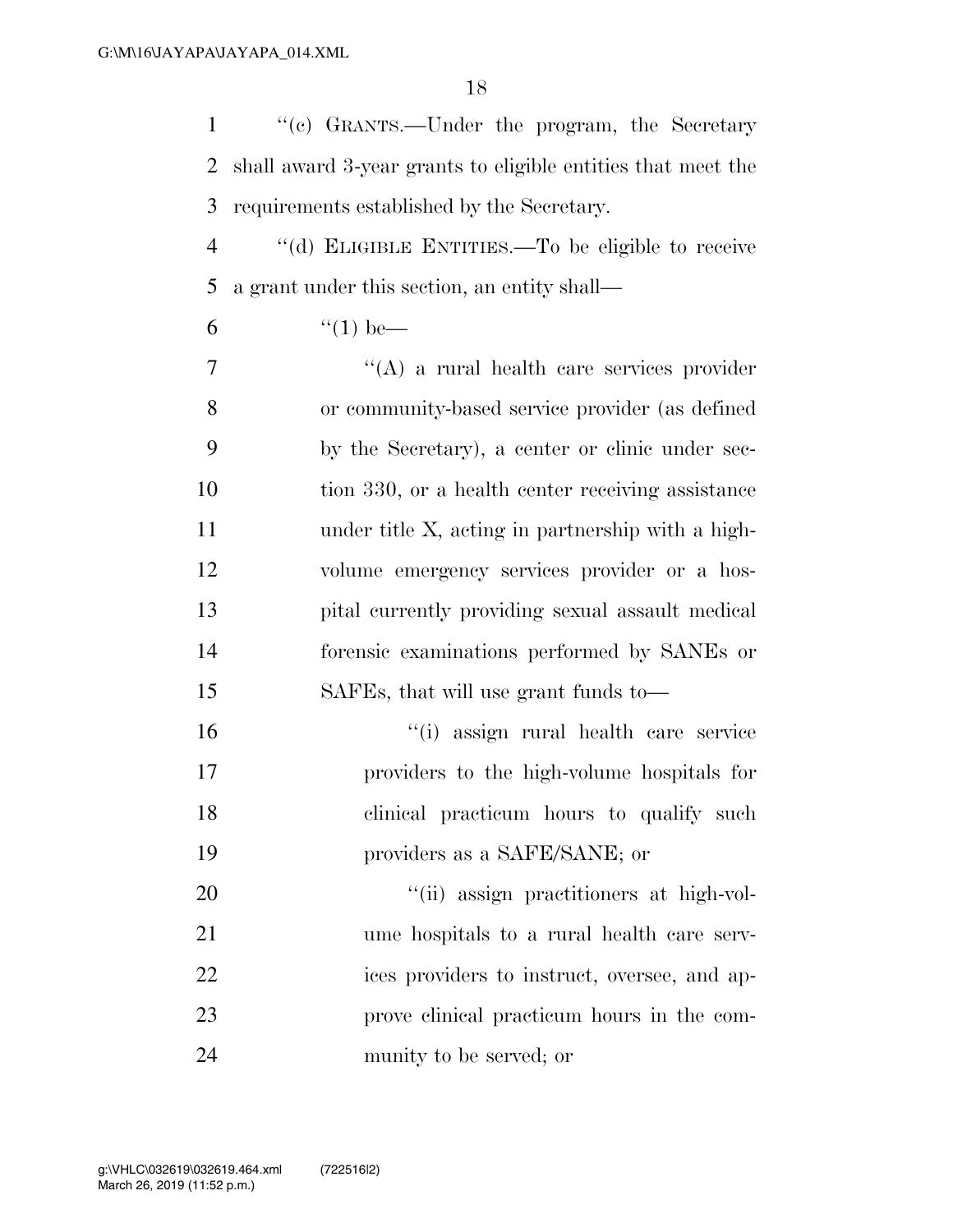| $\mathbf{1}$   | "(B) an organization described in section                   |
|----------------|-------------------------------------------------------------|
| $\overline{2}$ | $501(c)(3)$ of the Internal Revenue Code of 1986            |
| 3              | and exempt from taxation under $501(a)$ of that             |
| $\overline{4}$ | Act, that provides legal training and technical             |
| 5              | assistance to tribal communities and to organi-             |
| 6              | zations and agencies serving Native people; and             |
| $\tau$         | $\lq(2)$ submit to the Secretary an application at          |
| 8              | such time, in such manner, and containing such in-          |
| 9              | formation as the Secretary may require, including a         |
| 10             | description of whether the applicant will provide           |
| 11             | services under subparagraph (A) or (B) of para-             |
| 12             | $graph(1)$ .                                                |
| 13             | "(e) GRANT AMOUNT.—Each grant awarded under                 |
| 14             | this section shall be in an amount not to exceed $$400,000$ |
| 15             | per year. A grant recipient may carry over funds from one   |
| 16             | fiscal year to the next without obtaining approval from     |
| 17             | the Secretary.                                              |
| 18             | "(f) AUTHORIZATION OF APPROPRIATIONS.—                      |
| 19             | "(1) IN GENERAL.—There is authorized to be                  |
| 20             | appropriated to carry out this section $$11,000,000$        |
| 21             | for each of fiscal years 2019 through 2024.                 |
| 22             | "(2) SET-ASIDE.—Of the amount appropriated                  |
| 23             | under this subsection for a fiscal year, the Secretary      |
| 24             | shall reserve 15 percent of such amount for purposes        |

of making grants to entities that are affiliated with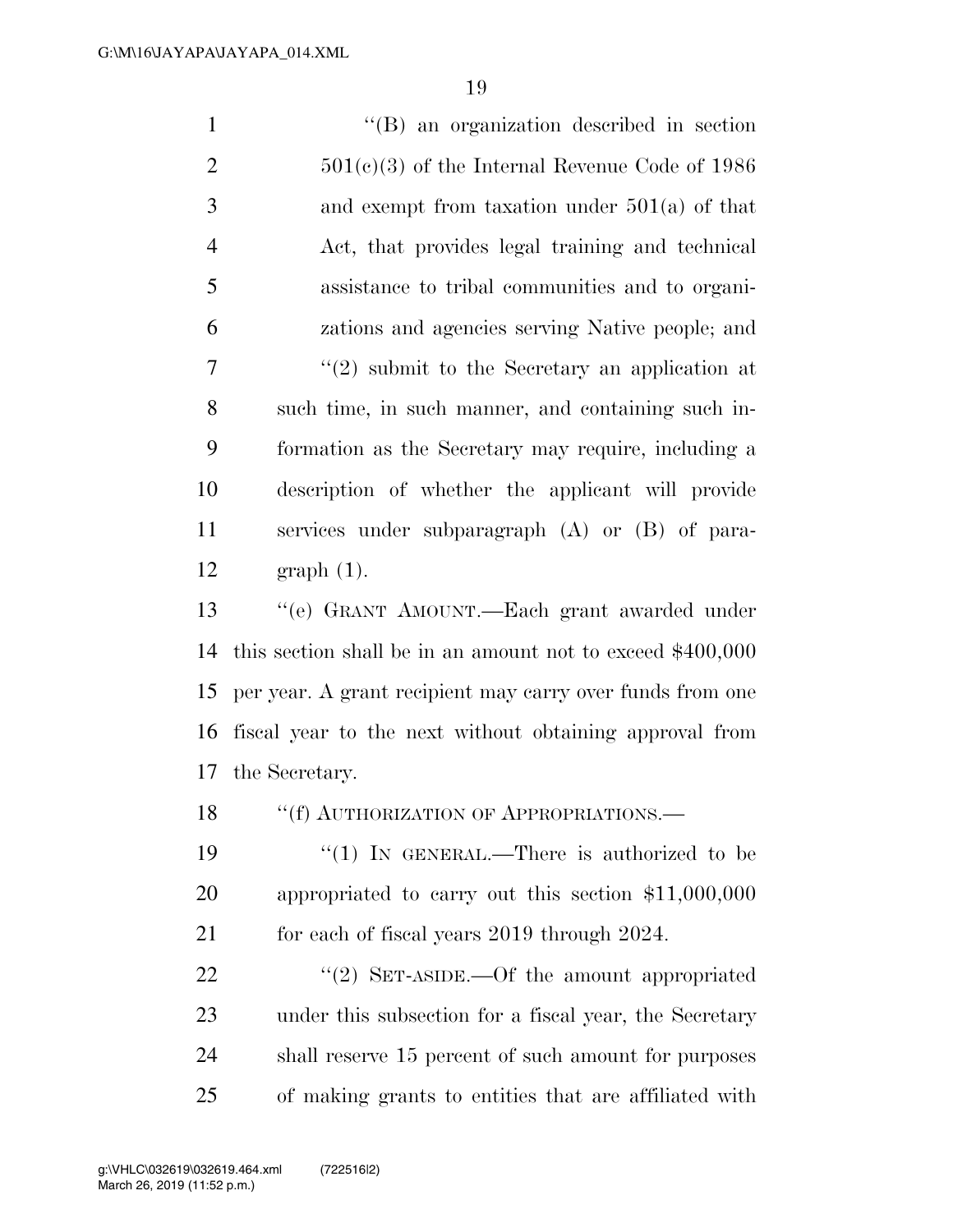| $\mathbf{1}$   | Indian tribes or tribal organizations (as defined in                       |
|----------------|----------------------------------------------------------------------------|
| $\overline{2}$ | section 4 of the Indian Self-Determination and Edu-                        |
| 3              | cation Assistance Act (25 U.S.C. 5304)), or Urban                          |
| $\overline{4}$ | Indian organizations (as defined in section 4 of the                       |
| 5              | Indian Health Care Improvement Act (25 U.S.C.                              |
| 6              | 1603)). Amounts reserved may be used to support                            |
| 7              | referrals and the delivery of emergency first aid, cul-                    |
| 8              | turally competent support, and forensic evidence col-                      |
| 9              | lection training.".                                                        |
| 10             | SEC. 1511. TECHNICAL ASSISTANCE GRANTS AND LEARN-                          |
| 11             | ING COLLECTIVES.                                                           |
|                | Part B of title VIII of the Public Health Service Act                      |
| 12             |                                                                            |
| 13             | $(42 \text{ U.S.C. } 296j \text{ et seq.}),$ as amended by section 203, is |
| 14             | further amended by adding at the end the following:                        |
| 15             | "SEC. 812A. TECHNICAL ASSISTANCE CENTER AND RE-                            |
| 16             | GIONAL LEARNING COLLECTIVES.                                               |
| 17             | "(a) IN GENERAL.—The Secretary shall establish a                           |
|                | 18 State and provider technical resource center to provide                 |
| 19             | technical assistance to health care providers to increase                  |
| 20             | the quality of, and access to, MFEs by entering into con-                  |
| 21             | tracts with national experts (such as the International Fo-                |
| 22             | rensic Nurses Association and others).                                     |
| 23             | "(b) REGIONAL LEARNING COLLECTIVES.—The Sec-                               |

collectives to assist health care providers and States in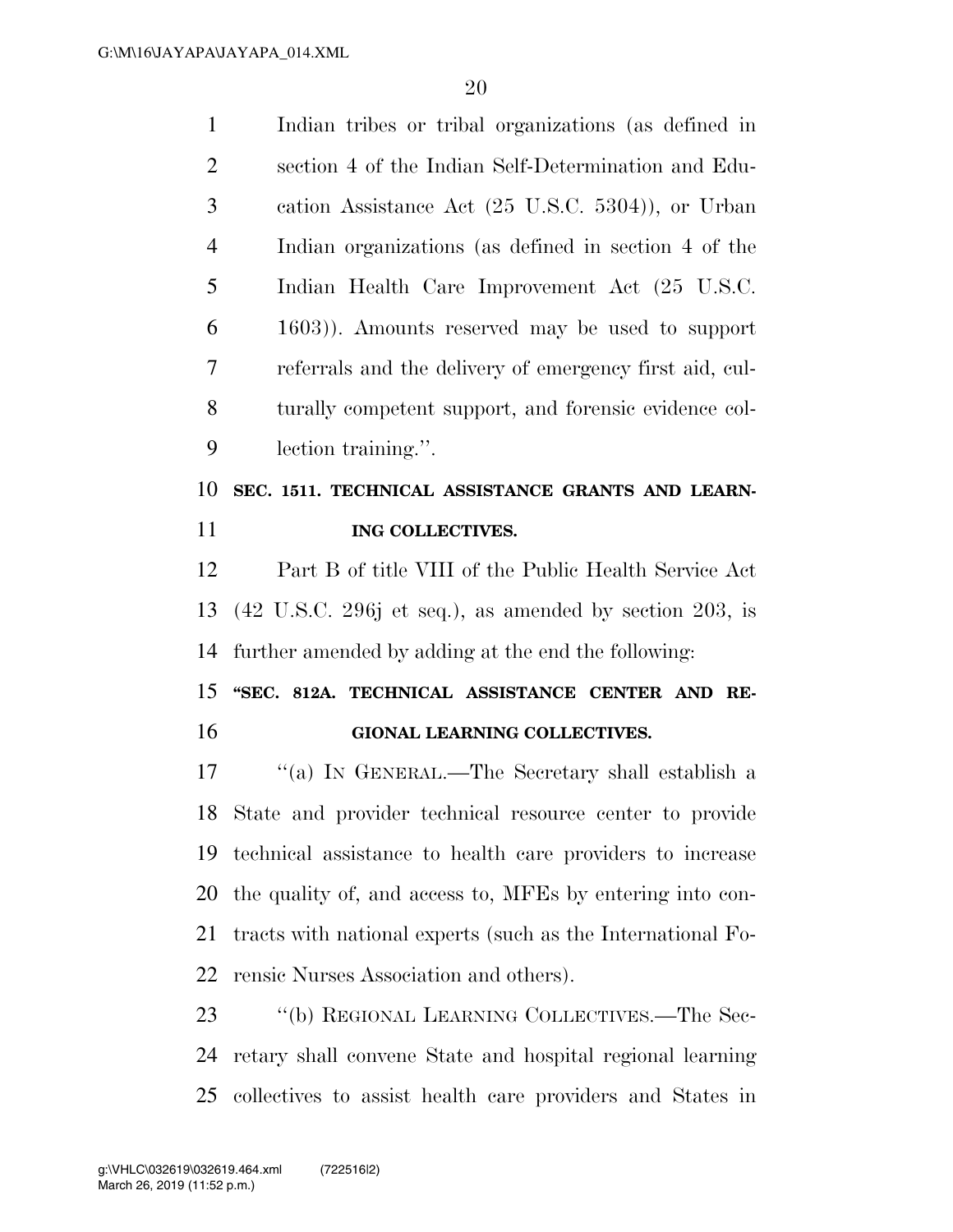sharing best practices, discussing practices, and improving the quality of, and access to, MFEs.

- ''(c) REPOSITORY.—The Secretary shall establish and maintain a secure Internet-based data repository to serve as an online learning collective for State and entity col- laborations. An entity receiving a grant under section 812 may use such repository for—
- 8  $\frac{1}{2}$  (1) technical assistance; and
- 9  $\frac{u(2)}{2}$  best practice sharing.".

#### **SEC. 1512. QUALITY STRATEGIES.**

 The Secretary shall identify SAFE/SANE access and quality in hospitals and other appropriate health care fa- cilities as a national priority for improvement under sec- tion 399HH(a)(2) of the Public Health Service Act (42 15 U.S.C.  $280j(a)(2)$ ).

#### **SEC. 1513. OVERSIGHT.**

 Not later than one year after the date of enactment of this title, the Office of the Inspector General shall issue a report concerning hospital compliance with section 1867 of the Social Security Act (42 U.S.C. 1395dd) and the Violence Against Women Act of 1994 (34 U.S.C. 12291 et seq.) with respect to access to, and reimbursements for, sexual assault medical forensic examinations at the na-tional, State, and individual hospital level. Such report